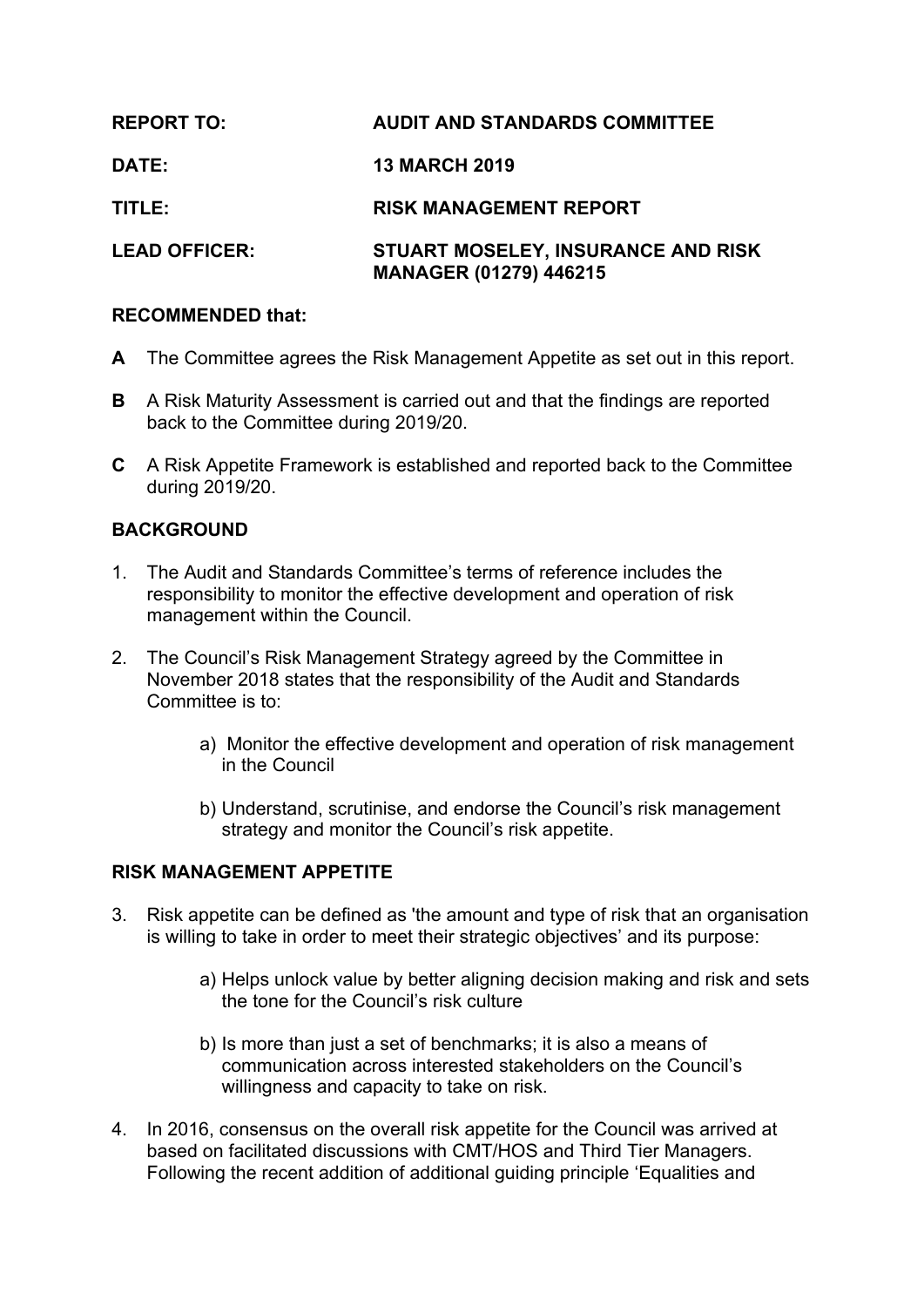Fairness', SMB have agreed related risk appetite and narrative relating to it. The Council's risk appetite by corporate priority and guiding principles, agreed by SMB, are set out in Appendix 1 to this report.

## **FURTHER RISK MANAGEMENT ISSUES**

- 5. Risk appetite is not a single, fixed concept. There will be a range of appetites for different risks which need to align and these appetites may well vary over time. Furthermore, risk appetite should be developed within the context of the Council's risk management maturity and risk capacity.
- 6. In order to support the Risk Management Strategy, it is also good practice to incorporate a Risk Appetite Framework setting out the Council's overall approach to risk appetite and including processes, controls and systems, through which risk appetite is established, communicated and monitored.
- 7. On an ongoing basis it is also good practice to carry out a Risk Maturity Assessment. A Risk Maturity Assessment allows benchmarking of risk management within the Council against best practice and establish how well risk management as a discipline is embedded and integrated. In doing this, the Council can better understand which practical aspects of its risk processes are working well and what can be improved further. The Council should consider undertaking an assessment during 2019/2020 and, following such review a risk maturity assessments should be carried out as an annual process.

### **IMPLICATIONS**

**Place (Includes Sustainability)** None specific. **Author: Andrew Bramidge, Project Director – Enterprise Zone and Interim Head of Planning**

**Finance (Includes ICT)** None specific. **Author: Simon Freeman, Head of Finance**

**Housing** As outlined in the report. **Author: Andrew Murray, Head of Housing**

**Community Wellbeing (Includes Equalities and Social Inclusion)** None specific. **Author: Jane Greer, Head of Community Wellbeing**

### **Governance (Includes HR)**

The Council's appetite and maturity for risk will be assessed through its Service planning and performance monitoring processes to ensure best practice is maintained as part of the corporate framework. **Author: Simon Hill, Head of Governance**